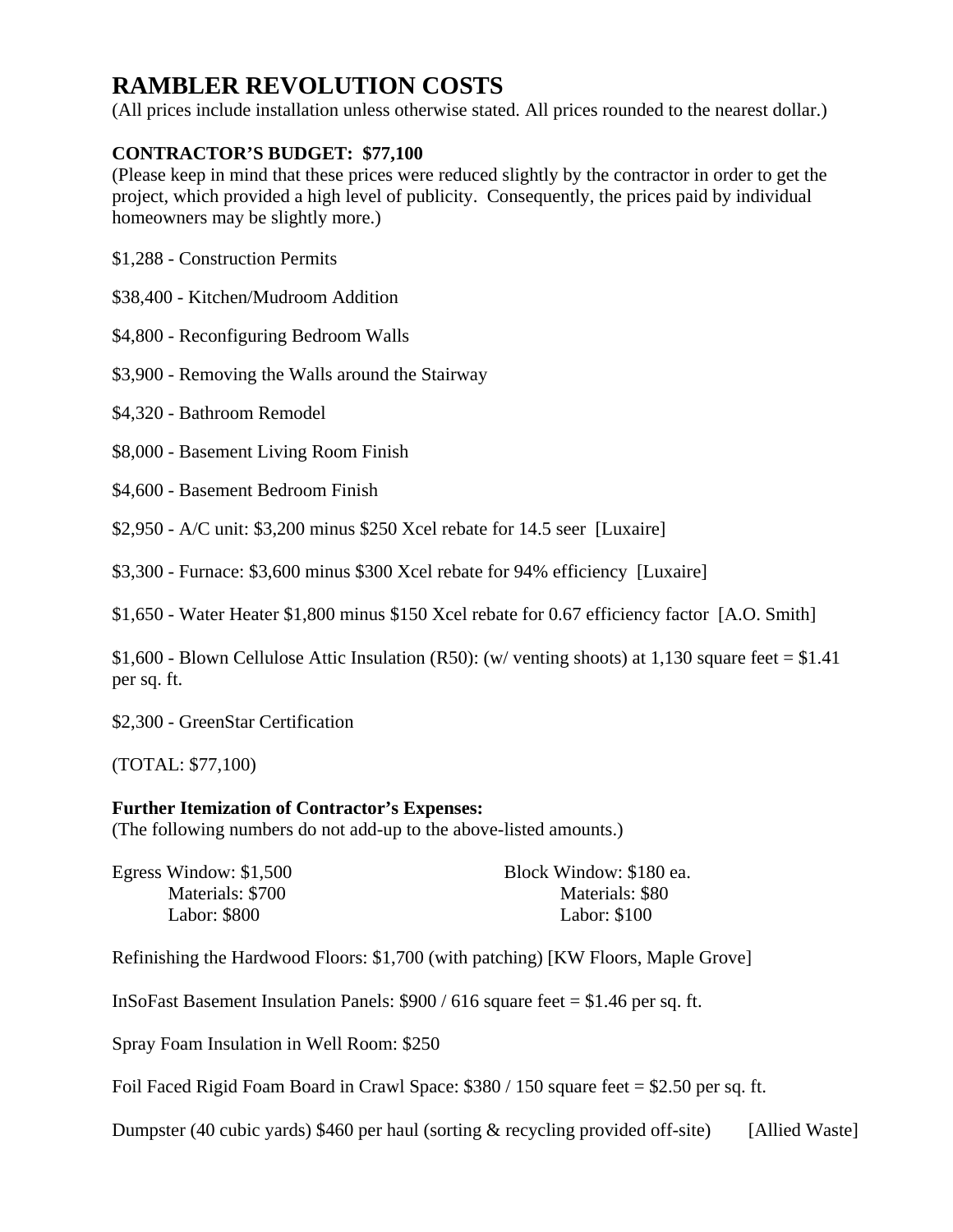Kitchen Addition: \$8,880 Dig hole & backfill: \$900 Siding: \$700 Footing & block work: \$2,930 Roofing: \$800 Concrete slab floor: \$250 Framing: \$1,800 Interior rough-ins (plumbing, electrical): \$1,500

Kitchen Cabinets: \$3,700 [Ellingson Woodcraft]

Kitchen Countertops: \$1,600 [Ellingson Woodcraft]

Sliding Glass Doors to Future Deck: \$1,300

New Exterior Door to Mudroom: \$290

Kitchen/Mud/Dinning Flooring: \$1,600

Bathroom Remodel: Solar Tube in Bathroom: \$380 Floor Tile: \$450 Materials: \$230 Wall Tile: \$350 Labor: \$150 Vanity: \$400

New oak tread on stairs to basement: \$2,500

New Windows: roughly \$260 ea. [Anderson – Silver Line]

#### **GREENSTAR EXPENSES: \$5,952\***

Registration: \$392

Third Party Inspections: \$950

Extra Full-Size Copy of Plan Set: \$13 [UPS Store]

Calcium Chloride Test: \$125 [Intersource]

Rating Fee: \$950 - \$450 (Donated) = \$500

Grass Seed: \$15

Radon Mitigation: \$1,207 Testing: \$7.00 [AirChek, Inc.] Mitigation System Materials: \$600 Mitigation System Installation: \$600 [Energy and Environmental Services]

Additional Contractor Time: \$2,300\*

\*Our building official contributed a significant amount of time and assistance towards the tasks and duties required for GreenStar certification. The average contractor bid for GreenStar certification on this project was \$8,584 more than bids for construction without GreenStar certification.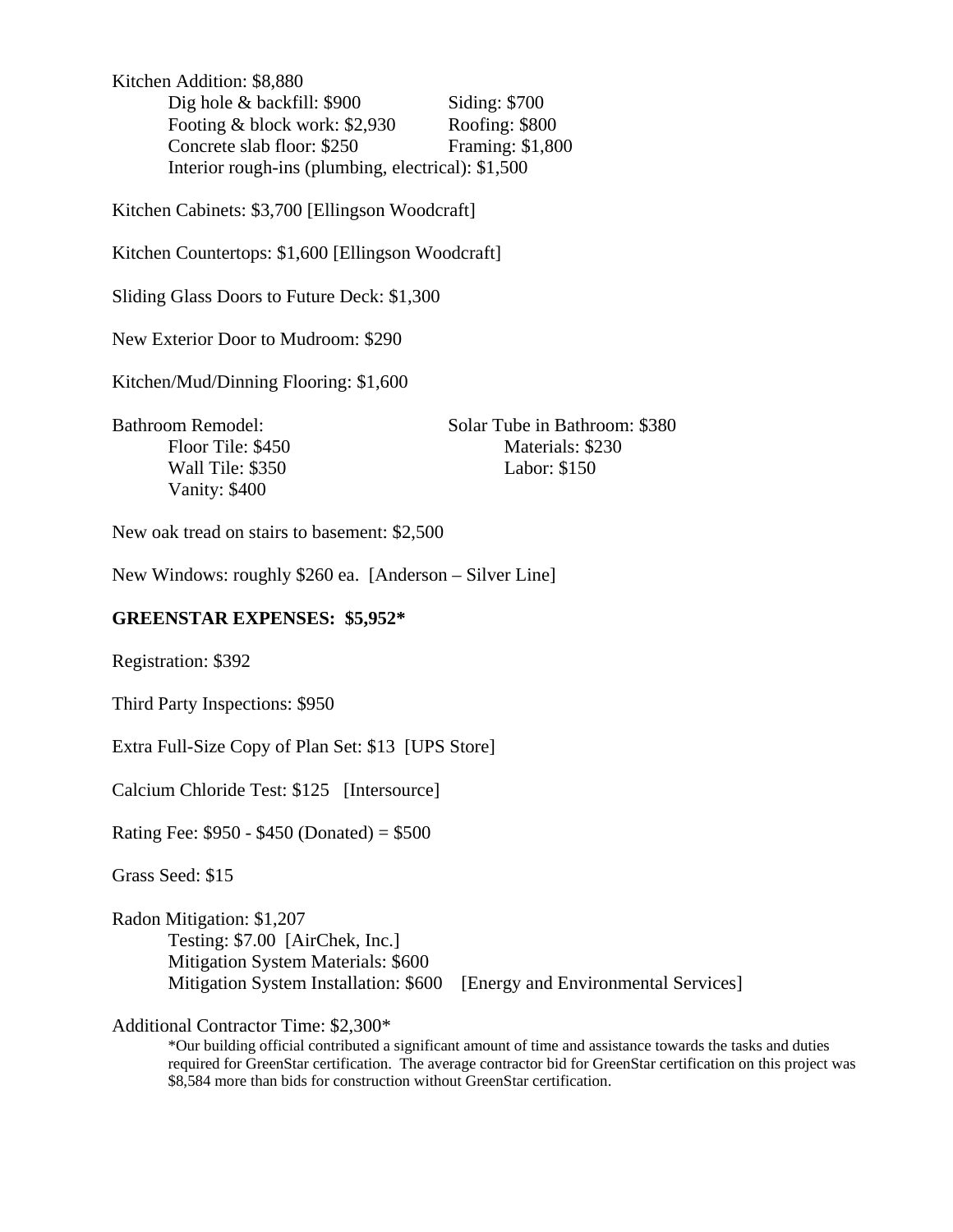## **ADDITIONAL EXPENSES INCURRED BY CITY: \$8,318**

(Items which were donated are not included in total)

Pre-Purchase Home Inspection by Private Inspector: \$325 (donated)

Neighborhood Energy Connection Energy Audit: \$100

Asbestos Testing:  $$1,000 - $250$  (Donation) =  $$700$  [Red Pine Industries] Asbestos Abatement (removal): \$1,115

Lead Testing: \$13

Architectural Services: \$3,250 [Rust Architects]

Home Energy Squad: \$80

Maytag Laundry Package: \$950 [Appliance Smart] Washer: \$425 (-\$50 Xcel rebate = \$375) Dryer: \$425 Installation: \$150 (delivery included in kitchen appliance total)

Sprinkler System: \$4,606 [Escape Fire Co.] (Donated) Material: \$1,450 Labor: \$2,756 Design & Permit: \$400

Frigidaire Kitchen Package: \$1,960 [Appliance Smart] Refrigerator:  $$700 - $15$  Xcel rebate = \$685 Stove/Oven: \$500 Dishwasher: \$250 -\$15 Xcel rebate = \$235 Microwave: \$150 Delivery: \$90 Installation: \$300

Interior Design: \$200 [Jackie Dekker-Travis] (Donated)

Veggie Garden: \$100 Plants: \$22 [Boy Scouts Sale] Lumber: \$50.00 [Home Depot] Misc: \$28

Rain Barrel: \$45.00 [City Hall] (Donated) Compost Bin: \$35.00 [City Hall] (Donated) Recycle Bin: First one free [City Hall]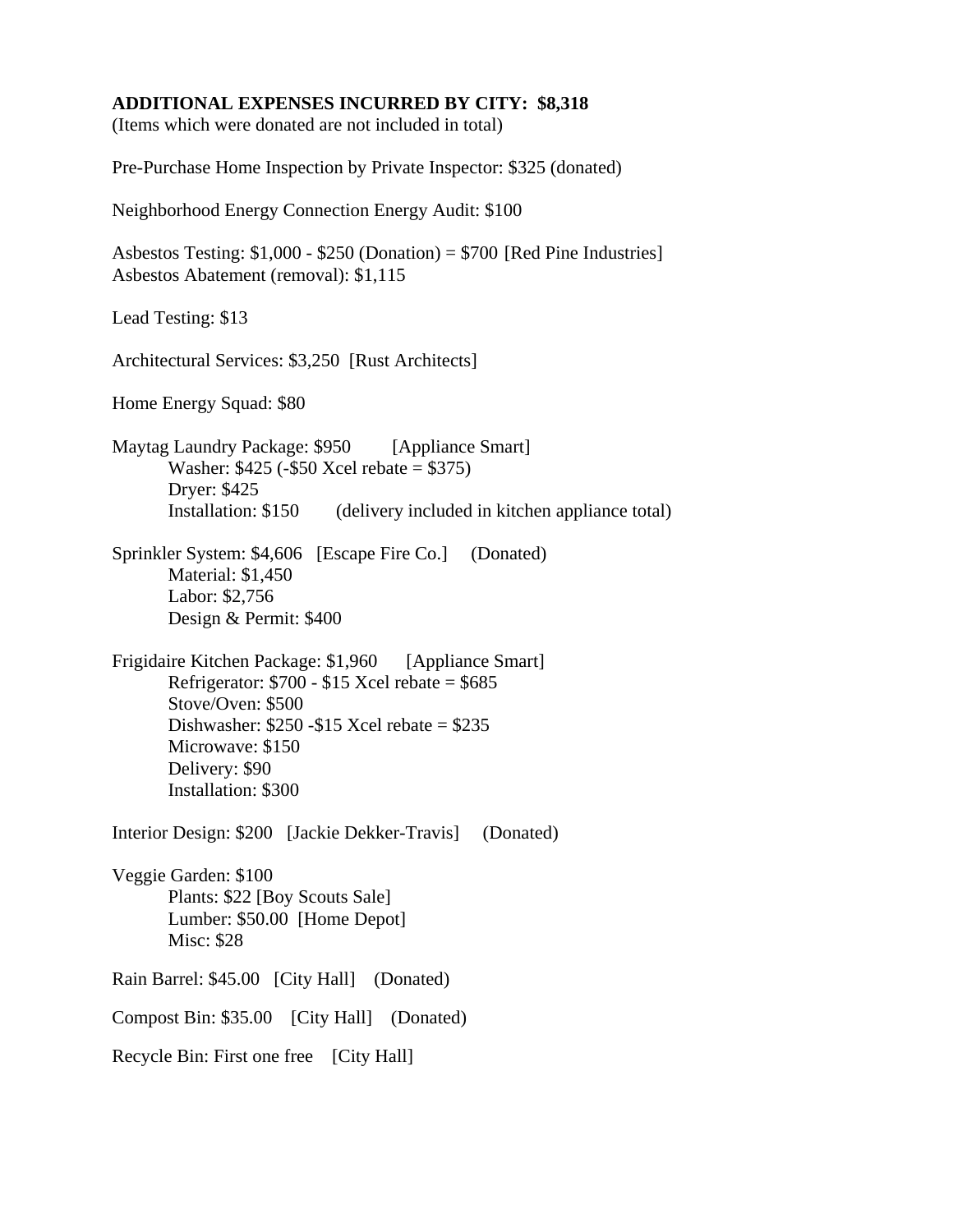# **APPROXIMTE COSTS PER SQUARE FOOT:**

Upstairs bedroom reconfiguration: \$26/sq.ft. Basement living room finish: \$20/sq. ft. Bathroom remodel: \$90/sq. ft. Kitchen addition & remodel: \$240/sq. ft. Basement bedroom finish: \$33/sq.ft.

## **IMPROVEMENTS NOT INCLUDED IN PROJECT:**

(Although not included at this time, we still wanted to show what they would have cost had they been included.)

Deck: \$2,500 - \$3,100

Relocate Laundry to Main Level: \$2,500 - \$3,600

Front Porch/Entry Feature: \$5,196 - \$9,300

Basement Bathroom Finish: \$10,000

## **SUB CONTRACTORS:**

Escape Fire (Jason Gahm): 651-771-8874 InSoFast (Ed Sherrer): 651-653-3677

Brite Lite Electric (Dan Henschell): 651-774-0308 Toni DiLorenzo, Painter: 651-503-2705

Swift Mechanical (Chuck Wark): 651-486-6473 KW Floors: 612-759-0705

Arrow Building Center (Bill Clemen): 651-439-3518

Glacier Plumbing (Steve): 612-386-8719

Energy & Environmental Service (Worth Frank): 651-646-3470

Jackie Dekker, In Home Designer: 651-207-8907

#### **AVERAGE RATES OF RETURN ON INVESTMENT:**

(Based on National Average, Source: Remodeling Magazine value Report 2010-2011)

| Minor Kitchen Remodel: 72.8% | Home Office Remodel: 45.8%    |
|------------------------------|-------------------------------|
| Bathroom Remodel: 64.1%      | Sunroom/Porch Addition: 48.6% |
| Master Suite Addition: 63%   |                               |